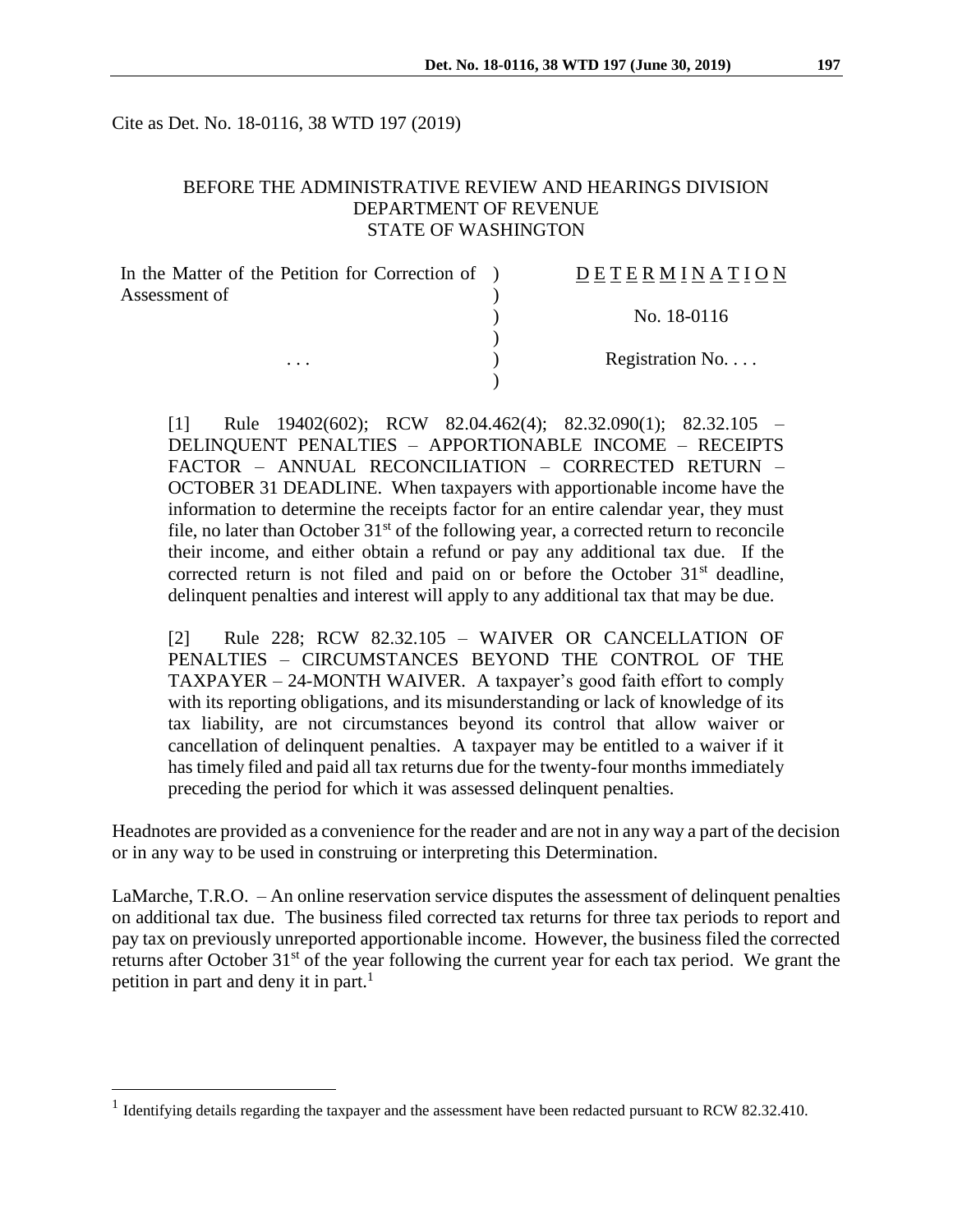#### ISSUES

- 1. Under RCW 82.32.090(1), RCW 82.04.462(4), and WAC 458-20-19402(602), are delinquent penalties due on additional taxes that resulted from Taxpayer's filing of corrected returns for tax periods 2012, 2013, and 2014, when Taxpayer failed to file the corrected returns by the October 31<sup>st</sup> deadline of the following year for each tax period?
- 2. If delinquent penalties are due, has Taxpayer shown a basis, under RCW 82.32.105 and WAC 458-20-228, for waiver of those penalties?

# FINDINGS OF FACT

. . . (Taxpayer) is an online . . . reservation service provider based [out-of-state], that receives service income attributable to Washington. On August 18, 2016, Taxpayer submitted additional information and corrected returns for the periods of January 2012 through June 2016. The corrected returns added previously unreported apportionable income under the Service and Other Activities B&O tax classification, in the amount of \$ . . . . Along with the additional materials and corrected returns, Taxpayer included a payment of \$ . . . towards its liability for those periods, and a request for waiver of the penalties imposed on the additional tax due.

The Department of Revenue's (Department) Taxpayer Account Administration Division (TAA) reviewed the corrected returns, and found that Taxpayer had failed to reconcile its tax returns and pay additional tax due for tax periods 2012, 2013, and 2014 by October 31<sup>st</sup> of the year following each respective tax period. On that basis, TAA determined that delinquent penalties were due.

The Department issued an assessment totaling  $\frac{1}{2}$ ... on September 28, 2016, Document No.... consisting of \$ . . . in Service and Other Activities B&O tax, \$ . . . in original interest, \$ . . . in reconciliation interest, and \$ . . . in delinquent penalties. TAA applied \$ . . . of Taxpayer's payment toward the assessment, leaving a balance of \$ . . . due on or before October 28, 2016. Taxpayer did not pay the balance due, but timely filed a petition for review.

Taxpayer disputes only the delinquent penalties totaling \$ . . . , which were imposed at the rate of 29 percent in the amounts and for the periods as follows: \$ . . . for the period of January 1, 2012, through December 31, 2012; \$ . . . for the period of January 1, 2013, through December 31, 2013; and \$ . . . for the period of January 1, 2014, through December 31, 2014.

Taxpayer filed all of its monthly combined excise tax returns on time in 2010 and 2011. Taxpayer filed its corrected returns late for tax years 2012, 2013, and 2014.

## ANALYSIS

## **1. Delinquent Penalties**

RCW 82.32.090(1) imposes delinquent penalties as follows: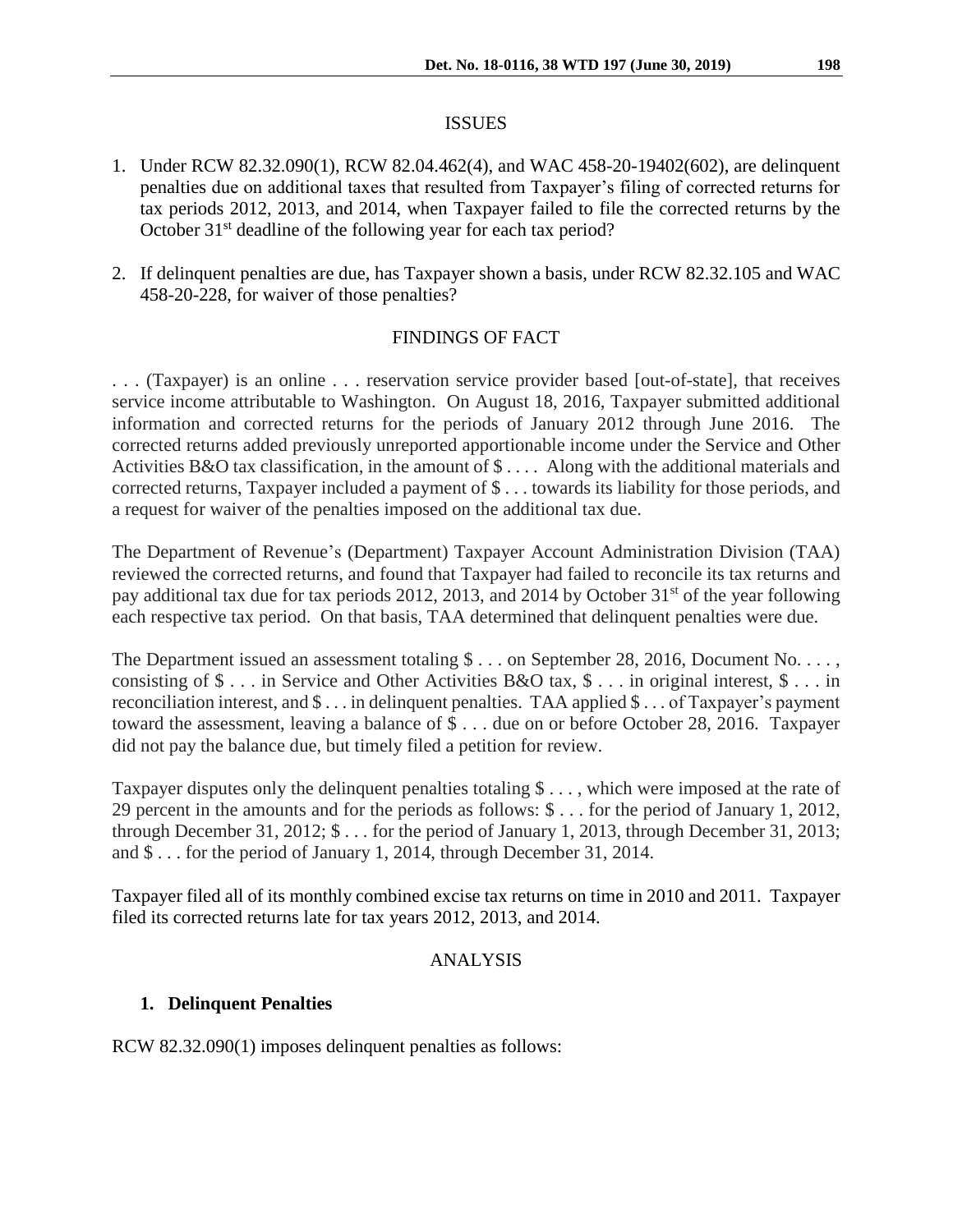If payment of any tax due on a return to be filed by a taxpayer is not received by the department of revenue by the due date, there is assessed a penalty of nine percent of the amount of the tax; and if the tax is not received on or before the last day of the month following the due date, there is assessed a total penalty of nineteen percent of the amount of the tax under this subsection; and if the tax is not received on or before the last day of the second month following the due date, there is assessed a total penalty of twenty-nine percent of the amount of the tax under this subsection. No penalty so added may be less than five dollars.

RCW 82.32.090(1). However, pursuant to RCW 82.04.462(4), the penalties imposed by RCW 82.32.090 will not apply to taxpayers with apportionable income who correct their receipts factor by October 31<sup>st</sup> of the tax year following the current year. It states:

A taxpayer may calculate the receipts factor for the current tax year based on the most recent calendar year for which information is available for the full calendar year. If a taxpayer does not calculate the receipts factor for the current tax year based on the previous calendar year information as authorized in this subsection, the business must use current year information to calculate the receipts factor for the current year. In either case, a taxpayer must correct the reporting for the current tax year when complete information is available to calculate the receipts factor for that year, but not later than October 31<sup>st</sup> of the following tax year. Interest will apply to any additional tax due on a corrected tax return. . . . Penalties as provided in RCW 82.32.090 will apply to any such additional tax due only if the current tax year reporting is not corrected and the additional tax is not paid by October  $31<sup>st</sup>$  of the following tax year.

RCW 82.04.462(4) (emphasis added).

The Department implements and interprets RCW 82.04.462(4) in WAC 458-20-19402(602) (Rule 19402). Specifically, Rule 19402(602) provides:

Regardless of how a taxpayer reports its taxable income under . . . this rule, when the taxpayer has the information to determine the receipts factor for an entire calendar year, it must file a reconciliation and either obtain a refund or pay any additional tax due. The reconciliation must be filed on a form approved by the department. . . . If the reconciliation is completed prior to October  $31<sup>st</sup>$  of the following year, no penalties will apply to any additional tax that may be due.<sup>2</sup>

Rule 19402(602).

 $\overline{a}$ 

Here, Taxpayer failed to report and pay  $\frac{1}{2}$ ... in Service & Other Activity B&O tax, which was due on Taxpayer's gross income for the tax periods from January 1, 2012, through December 31, 2014. Taxpayer did not report and pay the taxes until August 18, 2016, long after the last day of

<sup>&</sup>lt;sup>2</sup> We note that, although Rule 19402 uses the phrase "completed prior to October  $31<sup>st</sup>$  of the following year," the statute actually uses the phrase "not later than October  $31<sup>st</sup>$  of the following tax year," indicating that corrected returns filed on October 31<sup>st</sup> still meet the deadline. Rule 19402(602) (emphasis added) and RCW 82.04.462(4) (emphasis added), respectively.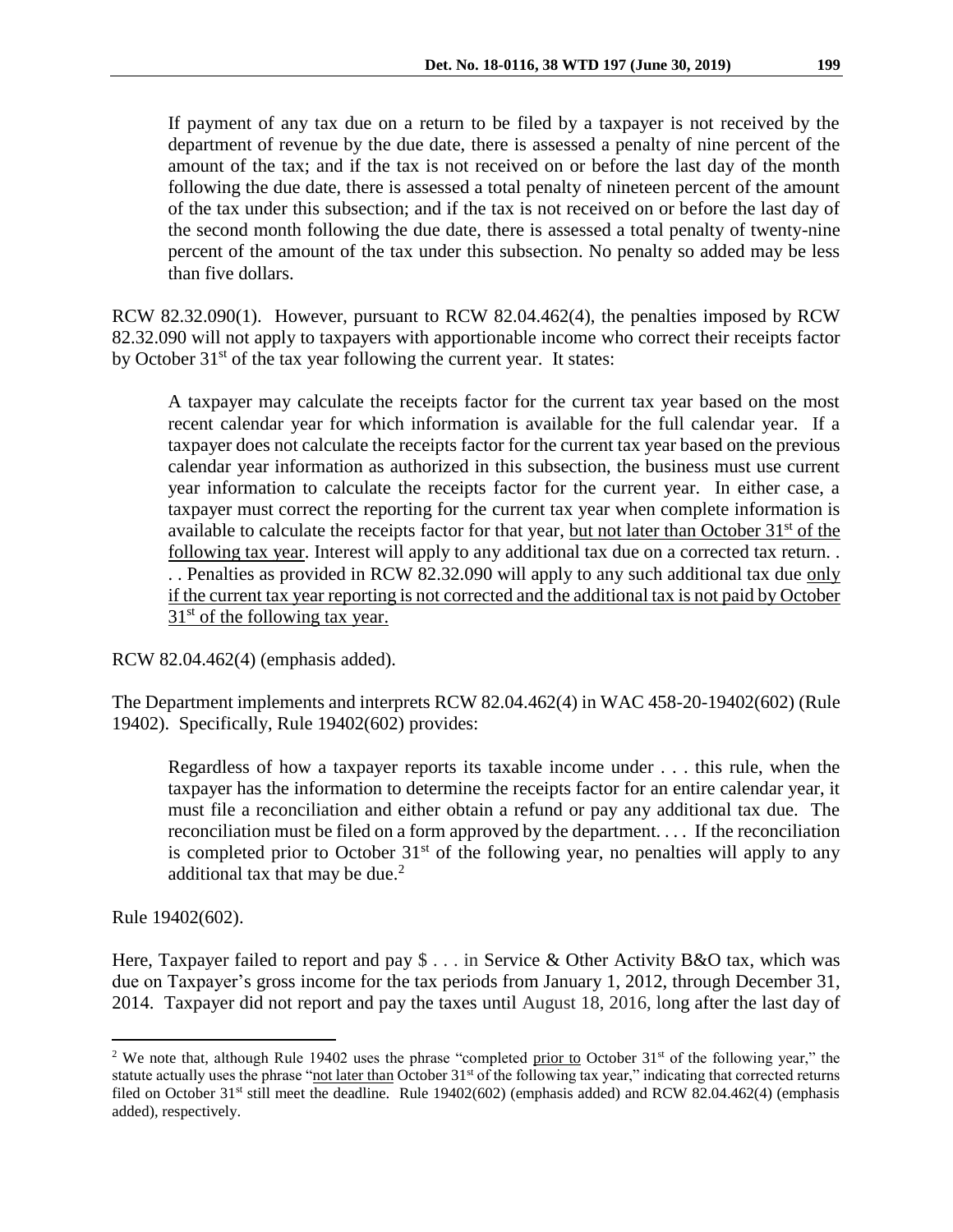the second month following the due date for payment for any of the tax periods. In addition, Taxpayer failed to file annual reconciliations for these tax periods by the deadline established by RCW 82.04.462(4). Accordingly, the delinquent penalty under RCW 82.32.090(1) applies to the additional tax that Taxpayer failed to report and pay for those periods. *See also* Rule 19402(602).

Taxpayer disputes the meaning of RCW 82.04.462(4), asserting that a "corrected return" is the same thing as an amended return, and as such, is not subject to RCW 82.32.090(1). As Taxpayer discusses in its petition, the Department's policy generally is to not assess delinquent penalties on additional tax due when the original return was timely filed and paid (with the exception of "no business" or "zero" returns), as discussed on the Department's webpage entitled, "Amend my return."<sup>3</sup> Since the Department does not impose delinquent penalties on some amended returns, Taxpayer argues RCW 82.04.462(4) must be referring to another penalty provision of RCW 82.32.090, none of which, Taxpayer asserts, is applicable under the facts of this case. Therefore, Taxpayer contends, it follows that Taxpayer is not subject to any penalty in RCW 82.32.090 for additional tax due on its late-filed corrected tax returns. We disagree.

WAC 458-20-228 (Rule 228), the administrative rule that addresses returns and penalties, defines a "return" as: "[A]ny paper or electronic document a person is required to file by the state of Washington in order to satisfy or establish a tax or fee obligation which is administered or collected by the department, and that has a statutorily defined due date. RCW 82.32.045." Rule 228(2) (emphasis added). Although a taxpayer may be required to file an amended return to meet its duty to report and pay taxes pursuant to provisions in chapter 82.32 RCW, an amended return, because it may be filed at any time when a taxpayer discovers an underpayment, does not have a statutorily defined due date.

In contrast, a "corrected return" is mandated by RCW 82.04.462(4), which requires that a "taxpayer must correct the reporting for the current tax year when complete information is available . . . but not later than October  $31<sup>st</sup>$  of the following tax year." RCW 82.04.462(4) then clearly states, "Penalties as provided in RCW 82.32.090 will apply to any such additional tax due only if the current tax year reporting is not corrected and the additional tax is not paid by October 31<sup>st</sup> of the following tax year." (Emphasis added.) RCW 82.04.462(4) refers to a "corrected return" and gives a statutorily defined due date for that return. Therefore, a "corrected return" is a "return" for purposes of Rule 228(2). *See also* RCW 82.32.045.

The plain language of the statute shows that the Legislature explicitly intends penalties to apply to additional tax due on corrected returns required to be filed pursuant to RCW 82.04.462(4), when those returns are filed late. The applicable penalty under RCW 82.32.090, for taxes not timely

 $\overline{a}$ 

- Late payment return penalties up to 29 percent if you originally filed no business or zero returns, were on active non-reporting status, or your original returns were filed late.
- 5 percent assessment penalty for substantially underpaid tax if the underreported tax is underpaid by at least 20 percent. WAC 458-20-228.

<sup>3</sup> *See* <http://dor.wa.gov/content/fileandpaytaxes/fileoramendmyreturn/AmndRetrn.aspx> (last accessed April 19, 2018). The Department's webpage gives instructions to taxpayers on how to amend their combined excise tax returns, and states in relevant part:

The Department will review the amended returns you file. In addition, the following penalties may apply to underreported amounts: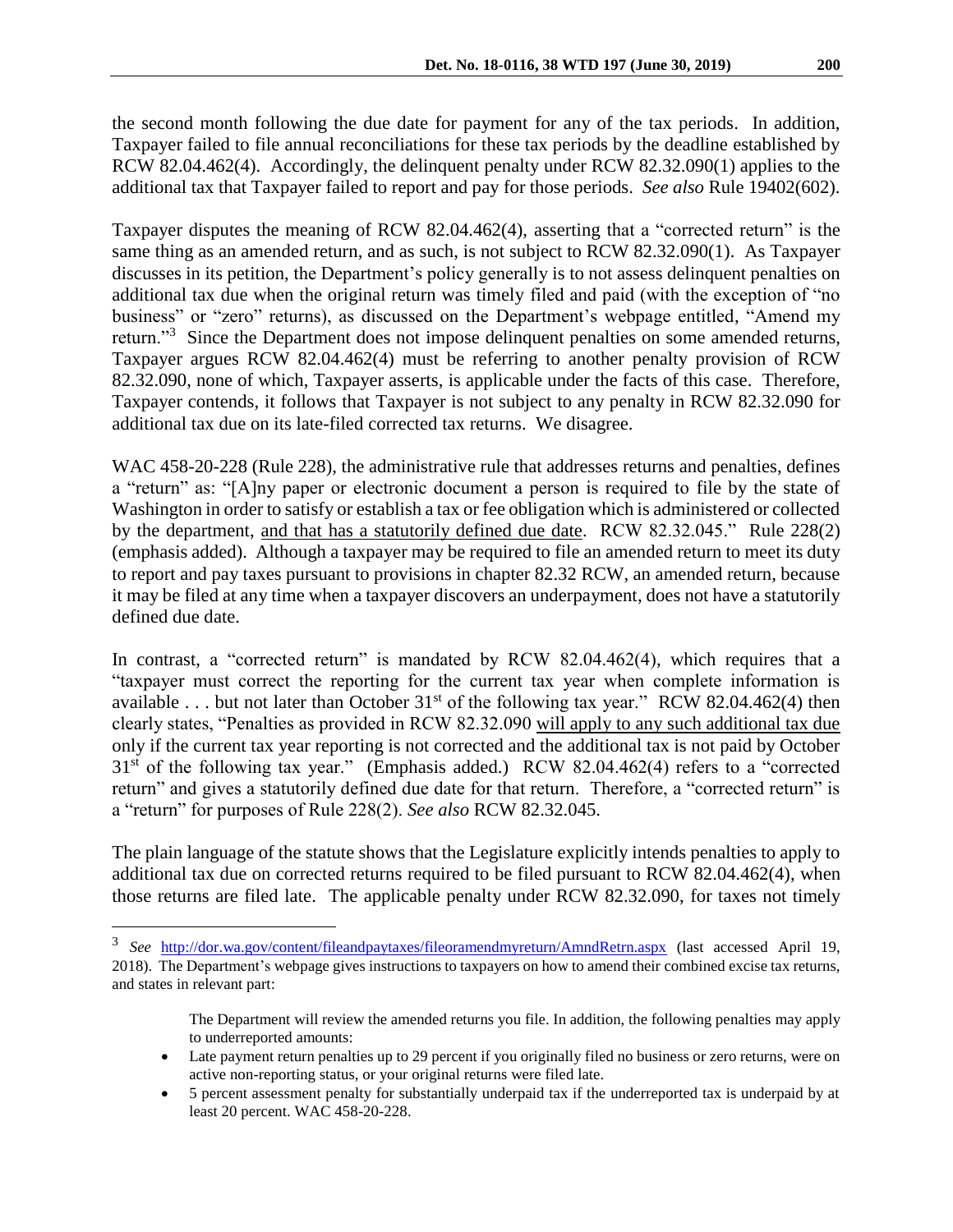reported and paid, is the delinquent penalty under RCW 82.32.090(1). Here, because Taxpayer failed to timely reconcile its apportionable income, file a corrected return, and pay the additional tax due, it does not meet the requirements under RCW 82.04.462(4) to avoid delinquent penalties.

Taxpayer's representative asserts that its other clients were not assessed delinquent penalties in situations similar to those of Taxpayer here and that by imposing penalties on Taxpayer, the Department is not consistent in its treatment of similarly situated taxpayers. However, Taxpayer has not disclosed the particular facts and circumstances of those assessments, and, moreover, they cannot serve as a basis for waiver of penalties in Taxpayer's case here. It is also not clear whether Taxpayer's representative in those cases similarly confused the Department's treatment of amended returns with its treatment of "corrected" returns.

Furthermore, if the Department erred and did not impose the penalties on those taxpayers, as required under RCW 82.32.090(1) and RCW 82.04.462(4), the Department is not bound to continue making that error for the benefit of Taxpayer—even if the Department made the error in previous audits of Taxpayer itself. *See, e.g., Dep't of Revenue v. Martin Air Conditioning*, 35 Wn. App. 678, 687-88, 668 P.2d 1286 (1983); *Kitsap-Mason Dairymen's Assoc. v. Tax Commission*, 77 Wn.2d 812, 818, 467 P.2d [312] (1970).

We conclude that the Department properly assessed the delinquent penalty in RCW 82.32.090(1) on Taxpayer's untimely paid additional tax, as required under RCW 82.04.462(4) and Rule 19402(602).

## **2. Penalty Waiver**

The Department has limited authority to waive or cancel penalties. RCW 82.32.105; Rule 228(9). The Department can waive or cancel penalties in the following situations: (1) the penalties were the result of "circumstances beyond the control of the taxpayer;" or (2) in the case of the delinquent payment penalty, the Department may also waive the penalty if the taxpayer has a good payment history. RCW 82.32.105(1) and (2)(b); Rule 228(9)(a) and (b)(i).

First, Rule 228 explains that "[c]ircumstances beyond the control of the taxpayer are generally those which are immediate, unexpected, or in the nature of an emergency. Such circumstances result in the taxpayer not having reasonable time or opportunity to obtain an extension of the due date or otherwise timely file and pay." Rule 228(9)(a)(ii). The circumstances must directly cause the late payment or substantial underpayment. *Id.*

Rule 228(9)(a)(ii) lists examples of circumstances that are beyond a taxpayer's control that are a sufficient basis for a penalty waiver:

- Erroneous written information from the Department;
- An act of fraud or conversion by the taxpayer's employee or contract helper which the taxpayer could not immediately detect or prevent;
- Emergency circumstances around the time of the due date, such as the death or serious illness of the taxpayer or a family member or accountant; or
- Destruction of the business or records by fire or other casualty.